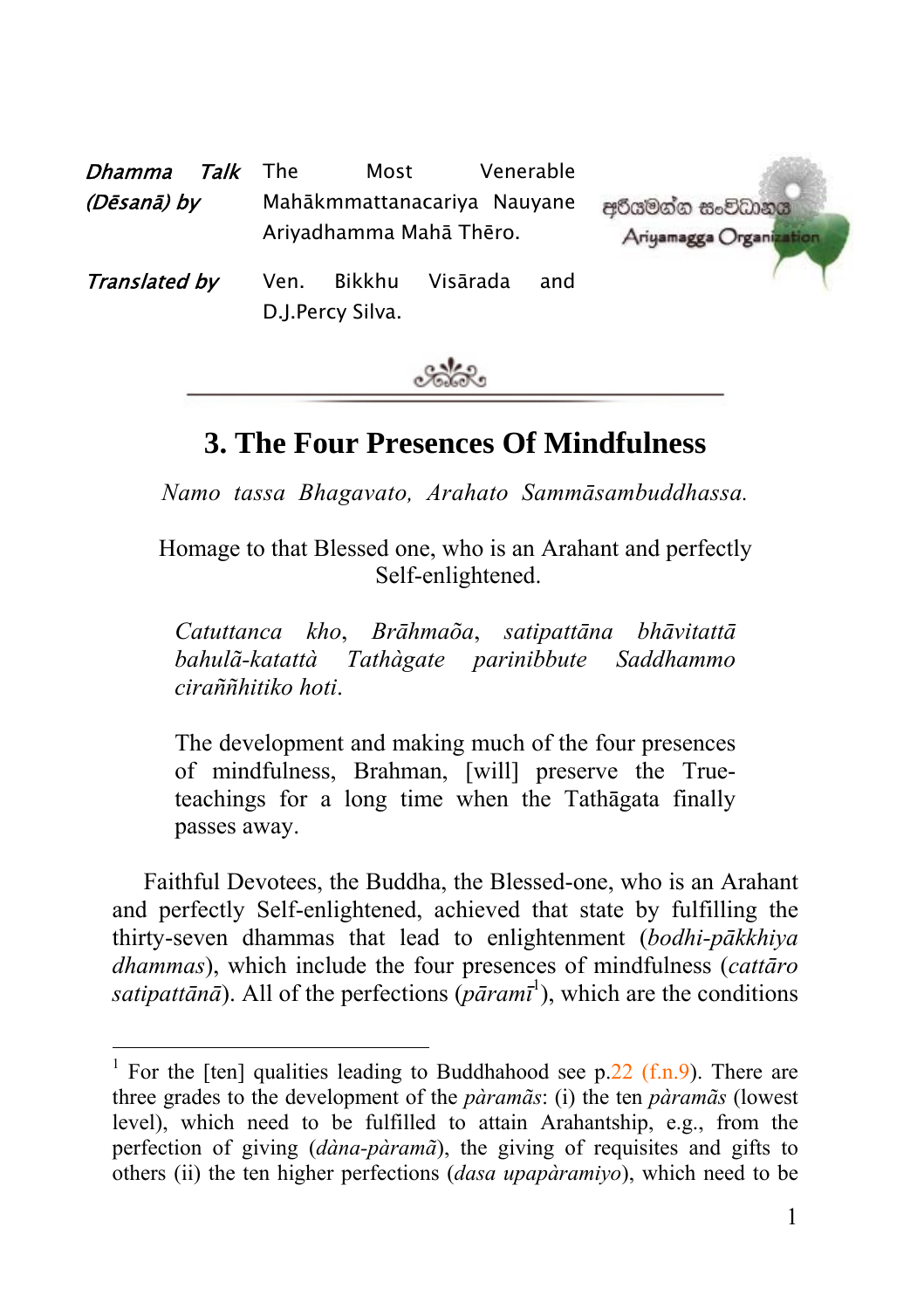necessary for the attainment of enlightenment (*bodhi-sambhāra*), the three-fold beneficial conducts  $(ii-vidha-attribute-cariy^2)$  and five supreme sacrifices (*panca mahā-pariccāgā*<sup>3</sup> ) develop into the thirty seven dhammas that lead to enlightenment (*bodhi-pakkhiya dhammas*).

Once an intelligent, learned Brahmin asked the Buddha, Venerable Sir, what is the cause, the reason for the True-teaching (*Saddhamma*) to last long after the Tathāgata has passed away (*parinibbuta*)? The Buddha replied by saying that the practice and development of the four presences of mindfulness would result in the True-teachings [of the Buddha] (*Saddhamma*) continuing for a long time.

Let us now consider what are the *bodhi-pakkhiya dhammas* that were instrumental in Buddhas, Paccekabuddhas and Arahants achieving such states. *Bodhi* is a name for the wisdom involved in the four paths, the wisdom involved in the four fruits and the supreme enlightenment. Nibbāna is also referred to as *Bodhi*. The fully enlightened one, the Buddha is also called *Bodhi*. There are thirty-

l

fulfilled to attain paccēkabuddhahood, e.g., from the perfection of giving, the giving of parts of one's body for the benefit of others and (iii) the ten highest (lit. true) perfections (*dasa paramattha-pàramiyo*), which need to be fulfilled to attain sammàsambuddhahood, e.g., from the perfection of giving, the giving of one's life; and so it is sometimes said there are thirty perfections (see Cp.3 Comm. (Pakiõõakakathà), J. Comm. Introduction (Nidànakathà), D.1 Subcomm. and D.14 Subcomm.).

 $2$  M.51 Subcomm.  $\acute{Y}$  these are: conducting oneself for the benefit of one's relatives (*gnàtattha-cariyà = gnàti-attha-cariyà Ý* for example, see J.140 Comm., where the Bodhisatta acted to save his relatives from danger), the world (*lokattha-cariyà Ý* the Bodhisatta's actions of fulfilling the perfections) and gaining wisdom [for oneself] (*buddhattha-cariyà = buddhi-attha-cariyà*   $\acute{Y}$  for example, see J.528 Comm., where the Bodhisatta developed wisdom).

 $3$  Cp.3 Comm.; S.1:1 Subcomm.  $\acute{Y}$  relinguishing kingdom, wife, children, life and limb, these are generally considered by most people (of which it would be life, family, property and wealth) as things that are dear, and thus difficult to give up. This basically constitutes the perfection of giving (*dàna-pàramã*), which the Buddha-to-be (Bodhisatta) practises and develops over many lives.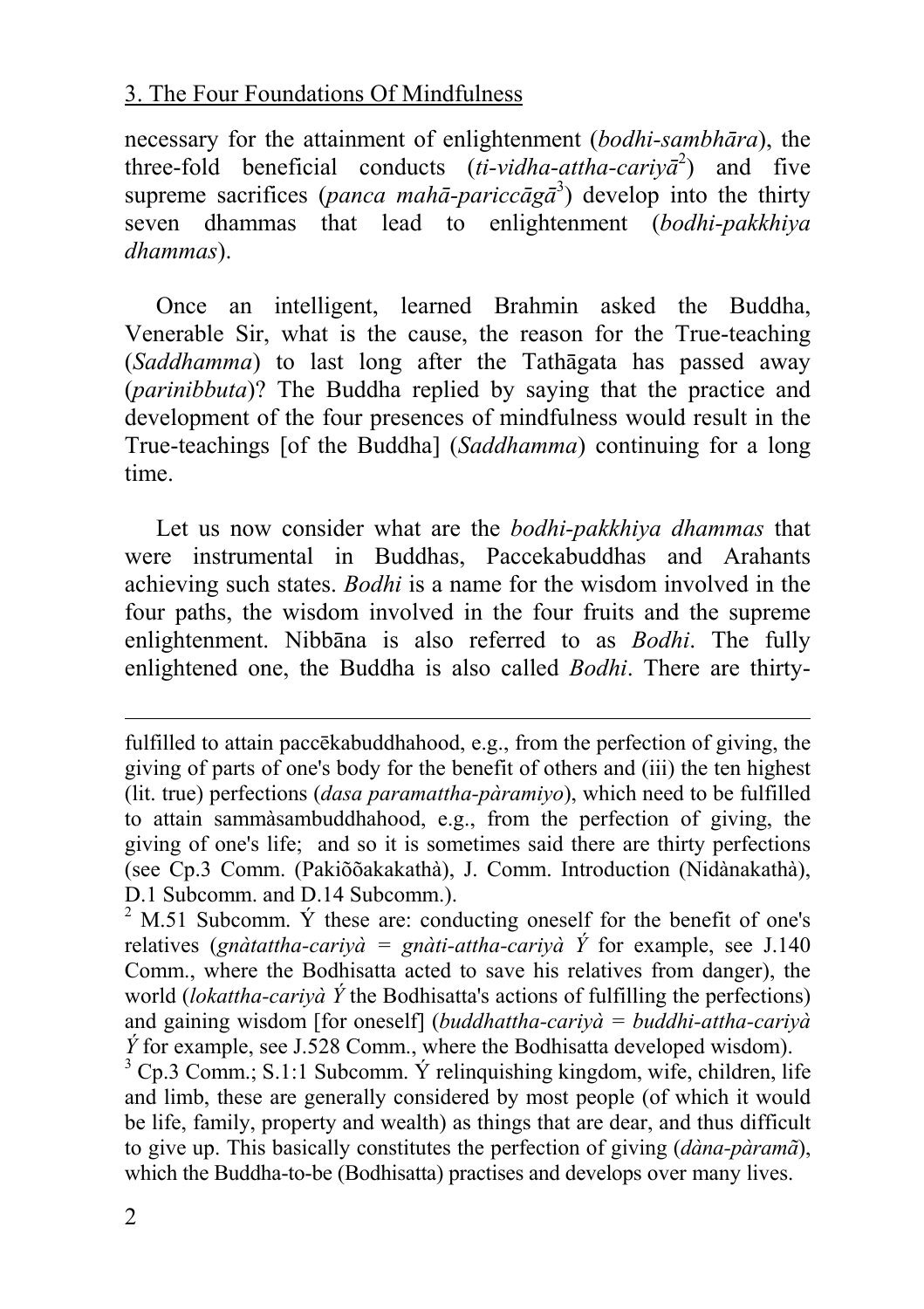seven requisites for the attainment of *Bodhi*, the supreme enlightenment, which are fourteen in brief and thirty-seven in detail,<sup>4</sup> are as follows:

- *Cattāro satipatthānā* the four presences of mindfulness
- *Cattāro sammappadhānā -* the four right exertions
- *Cattāro iddhi-pādā* the four ways to [attain] psychic power
- *Pancindriyāni -* the five [spiritual] dominions
- *Panca balāni* the five spiritual cababilities
- *Satta bojjhangā -* the seven factors of enlightenment
- *Ariya atthangika magga* the noble eight-fold path

There are four *satipatthāna dhammas*. What is *satipatthāna*? How is it developed? For a long time Buddhists have inquired, heard about, learnt and put into practice these *satipatthāna dhammas*. Mindfulness (*sati*) is a great [universal] beautiful *cetasika* (*sobhana-sādhārana dhamma*). Establishing mindfulness (*sati*) is *satipatthāna.* There are four objects for *satipatthāna*, and for this the five aggregates (*khandhas*) are divided into four groups as follows:

- *Rūpakkhandha* the physical [body] aggregate is taken as the object for the contemplation of the body (*kāyānupassanā* as a *satipatthāna*).
- *Vedanākkhandha* the aggregate of feeling is taken for the object for the contemplation of feelings (*vedannupassanā* as a *satipatthāna*).
- *Vinnānakkhandha-* the aggregate of consciousness is taken as the object for the contemplation of consciousness (*cittānupassanā* as a *satipatthāna*).
- *Sannānakkhandha* & *sankhārakkhandha* the aggregates of perception and mental formations are taken as the objects for the contemplation of dhammas (*dhammānupassanā* as a *satipatthāna*).

 $\frac{1}{4}$  Concerning the *bodhi-pākkhiya dhammas* being fourteen in brief and thirtyseven in detail see the Introduction, p.TTT.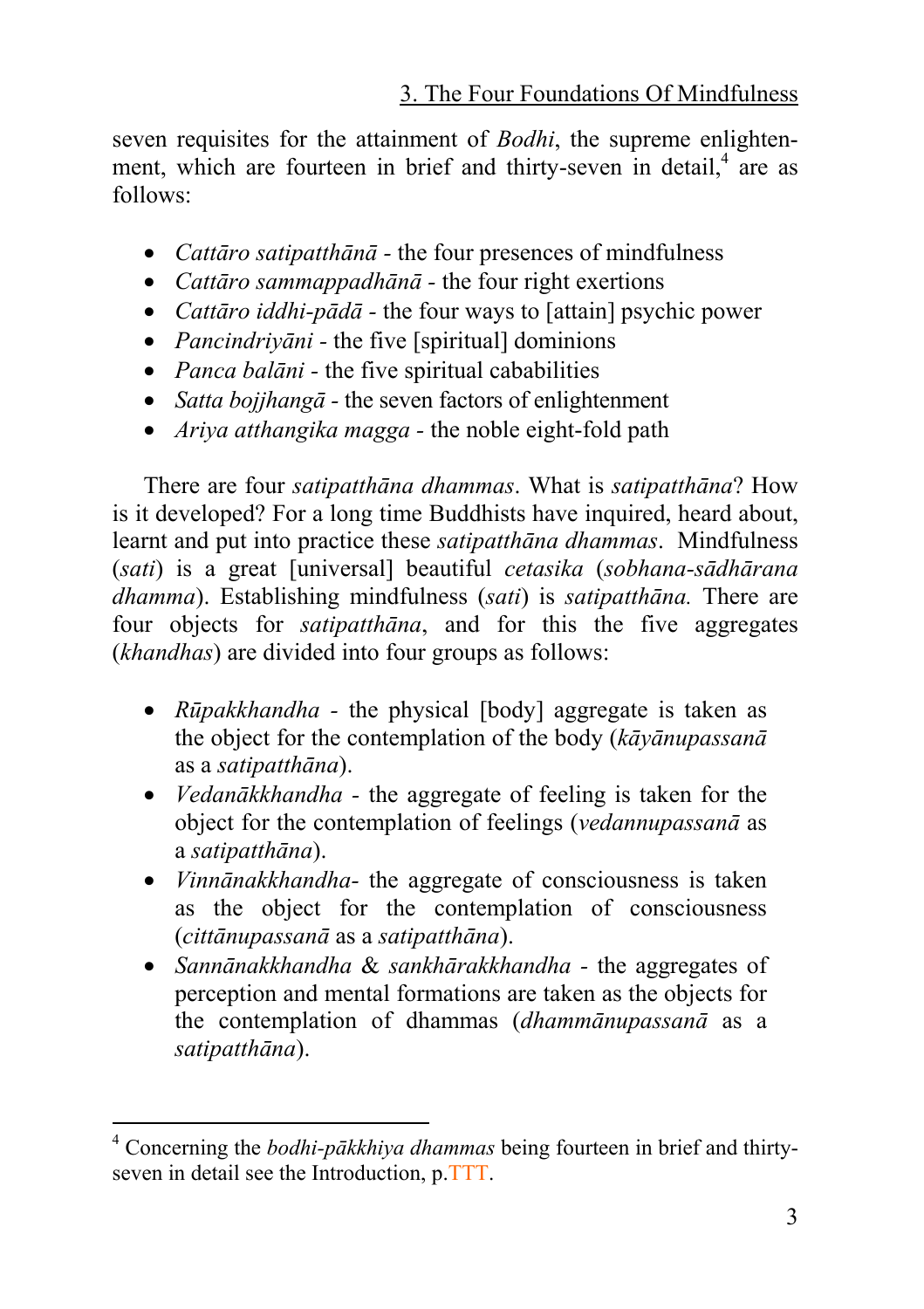These five aggregates of attachment (*pancupādānakkhandha*) are divided into four objects of contemplation and as such are called the four presences of mindfulness (*cattāro satipatthānā*). Why is this done? It is to correct the wrong views that are deep-rooted in the minds of living beings. There are [three mental] distortions in unenlightened living beings:

- *Sannā-vipallāsa -* distorted perception
- *Citta-vipallāsa -* distorted consciousness
- *Ditthi-vipallāsa* distorted view

# (A. 4:49)

It is to correct the above [mental] distortions that *satipatthāna* was taught. All the Buddhas that appeared in this world, in the past, had developed, understood and taught four *satipatthānas*, not five, three, two nor one, but always four. Future Buddhas, too, will do the same. Our Buddha, seeing the past, present and the future, also taught four *satipatthānas*.

Generally, people have a pleasant perception (*subha-sannā*[\)](#page-3-0)  regarding the aggregate of physical form (*rūpakkhandha*); they see beautiful objects and then desire/crave [to obtain] them, and see repulsive objects and wish them to be beautiful. Therefore, for the [reducing of the] desire/craving, when the *rūpakkhandha* is taken as an object for pleasant perception, unpleasant perception (*asubhasannā*) needs to become firmly established by the contemplation of the body (*kāyānupassanā*). So then the contemplation of the body is the main *satipatthāna* for the reducing of pleasant perception and establishing of unpleasant perception.

Feeling (*vēdanā*) is considered by many as [something] pleasant, and [so] only pleasant feeling is sought. One who is experiencing pleasant feelings desires/craves for more; one who is experiencing unpleasant feelings longs for [the experience of] pleasant feelings. Neither-pleasant-nor-unpleasant or neutral feeling (*adukkham-asukhā vedanā*), being tranquil, is [sometimes] classified<sup>5</sup> as pleasant. As such

<span id="page-3-0"></span> <sup>5</sup>  $<sup>5</sup>$  See M.59.</sup>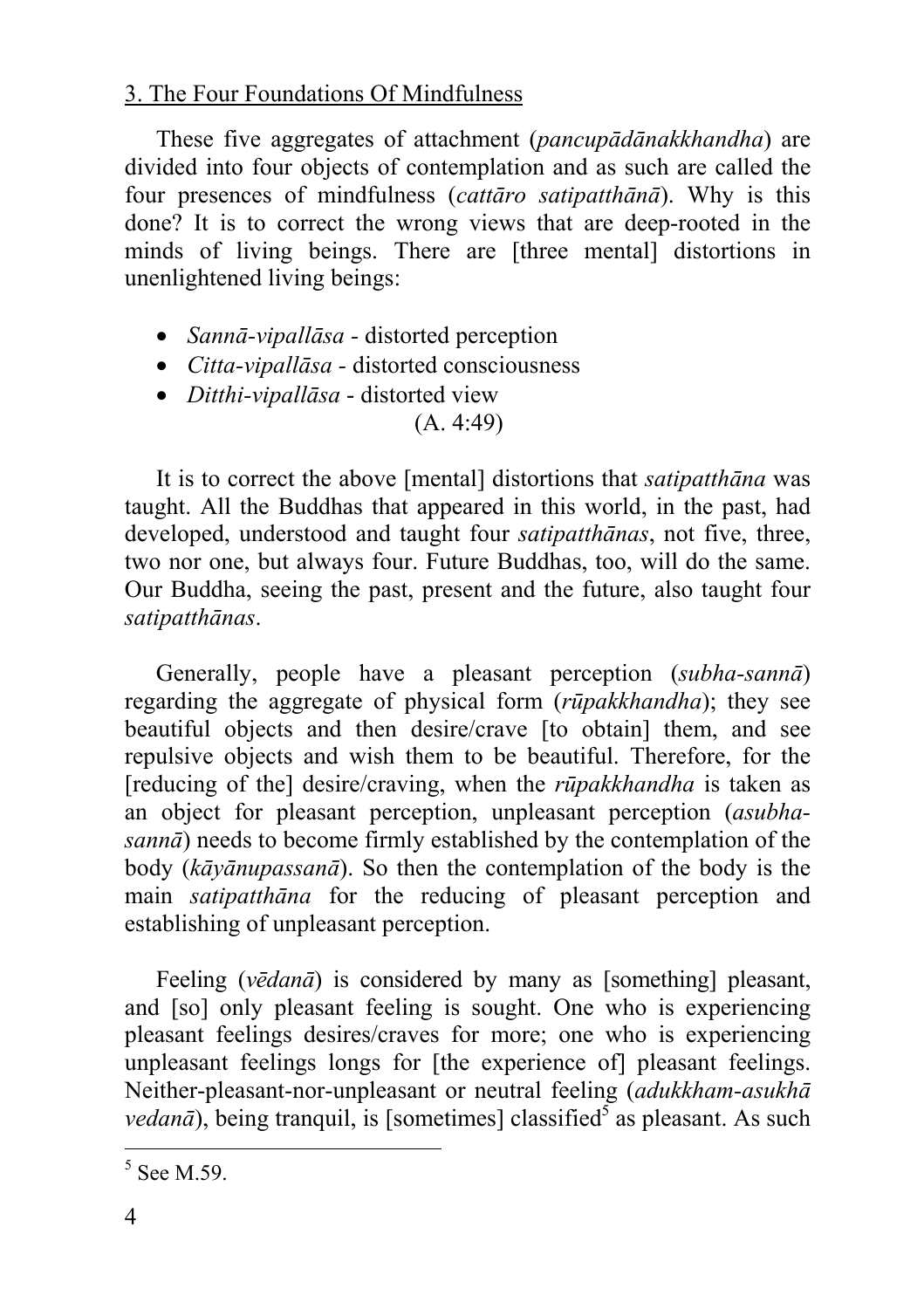everyone wishes to experience pleasant feelings. The practice of contemplation of feelings (*vedanānupassanā*) enables one, seeing the arising and disappearing nature of these feeling[s,](#page-4-0) to realize they are unsatisfactory (*dukkha*) and thereby comprehend the truth of suffering (*dukkha-sacca*). It was for this purpose that *vedanānupassanā* as a *satipatthàna* was taught.

Most people consider that the mind is a permanent entity and that it passes on from one life to the next, and because of this they have a perception of a permanent self or soul (*attā*). Contemplation of the mind (c*ittānupassanā*) was taught for people to realize the impermanence of the mind.

Most people consider the other [two] dhammas (i.e. the aggregates of perception and conceptions) as self, it is to remove this wrong view of a self that contemplation of dhammas (*dhammānu-passanā*) as a *satipatthàna* was taught.

It is to eradicate the wrong views and perceptions that things are permanent, [truly] satisfying  $\delta$  and [are, contain or belong to a] self<sup>7</sup> that the four presences of mindfulness have been taught.

There are eighteen subjects of meditation in *kāyānupassanā satipatthāna*; fourteen of them are contained in the Mahā-satipatthāna sutta. The other four are found in the [subcommentary to the]

<span id="page-4-0"></span> <sup>6</sup> Here referring to things being pleasant (*sukha*), able to give pleasure and satisfy/gratify one; some things, of course, are pleasant, etc., however they can not do so for ever, for example when in circumstances of great suffering all the previous experiences of happiness, pleasant situations encountered, etc. are of no help to one. For some references concerning the unpleasant side of existence and the extent that it covers see S.15:1Ý20 & M.130.<br><sup>7</sup> At M.44, M.109, S.22:1, A.4:200, etc. there are four ways stated in which a

self view is envisaged: physical form (*råpa*) is taken as oneself, self has or is possessed of physical form, physical form is in oneself and oneself is in physical form; these four ways of envisaging a self apply to the remaining four of the five aggregates of attachment, i.e. feeling (*vedanà*), perception (*sannà*), conceptions (*saïkhàras*) and consciousness (*vinnàõa*), and so there are thus twenty ways that a self view (*sakkàya-diññhi* Ý lit. [eternally] existing body view) is envisaged.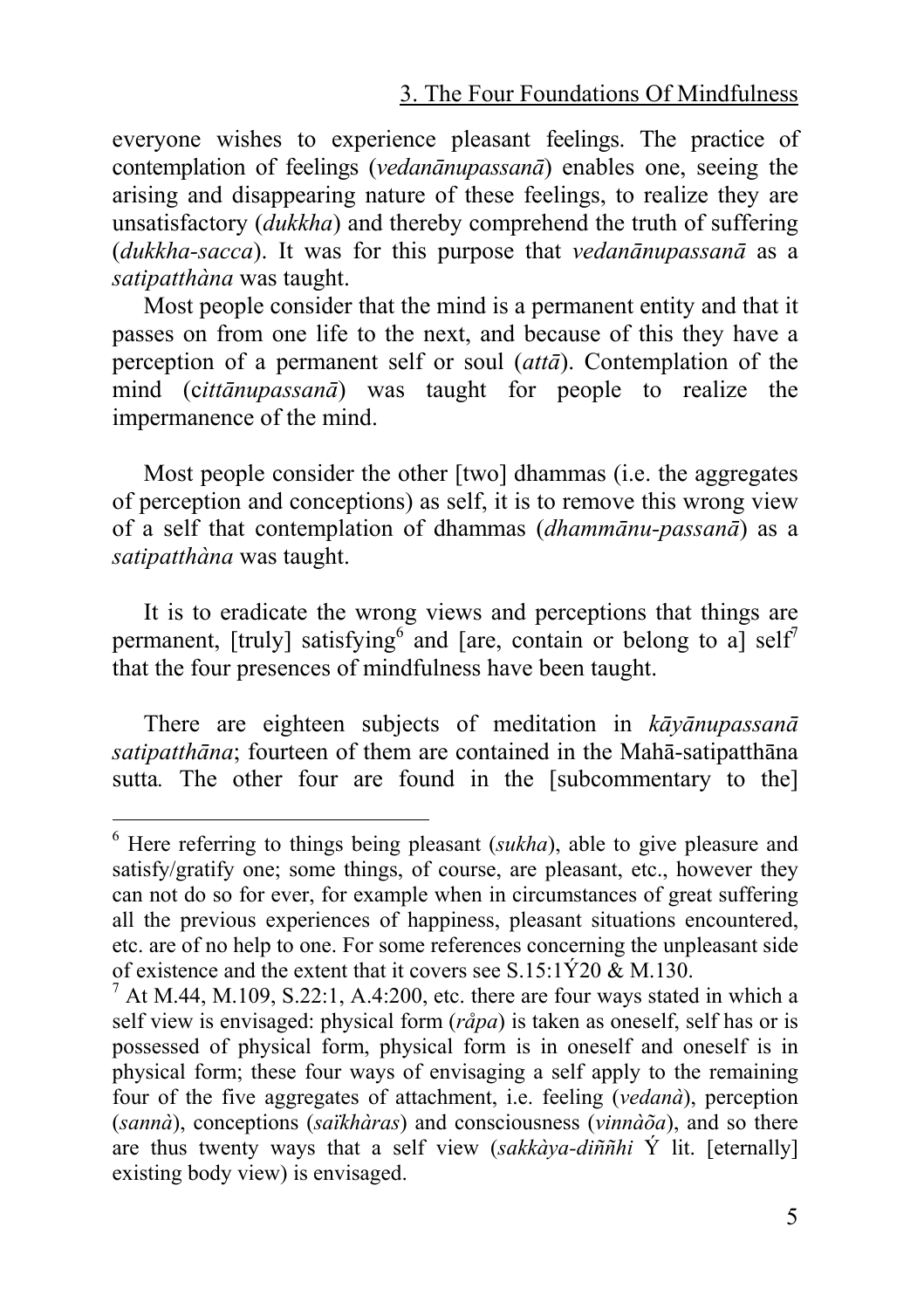Kāyagatāsati sutta of the Majjhimanikāya (M.119)*.* The Mahāsatipatthāna sutta contains:

- *ānāpāna-sati -* mindfulness of breathing
- *Iriyā-patha -* [wisely knowing (*pajānāti*)] how the body is disposed according to posture (i.e. walking, standing, sitting or lying down)
- *Catu-sampajanna*<sup>8</sup> the four clear comprehensions
- *Patikkūla-manasikār[a -](#page-5-0)* attention on the repulsive [aspects], by reflecting on the thirty two parts of the body
- *Dhātu-manasikāra -* reflecting on the [four physical] elements (i.e. earth, water, fire and wind)
- *Nava sīvathikā -* lit. the nine belonging to a cemetery or charnel ground, i.e. the nine states of a decaying corpse as subjects of meditation; thus, adding up to a total of fourteen subjects found in the Mahā-satipatthāna sutta.

Next come the four colour *kasina*<sup>9</sup> meditations, as found in the [subcommentary to the] Kāyagatāsati sutta. One can develop contemplation on parts of the body such as the hair of the head  $\&$  hair of the body as the blue *kasina.* Similarly, contemplation on bile & fat develops as the yellow *kasina*, blood & flesh of the body as the red *kasina* and, finally, on bones & teeth as the white *kasina.* By the practice of *kasina* meditation one can develop the absorptions *jhānas*. <sup>10</sup> The above constitutes the eighteen subjects of meditation belonging to the *kāyānupassanā satipatthāna.* One should select,

 <sup>8</sup>  $8$  D.22, M.10 & M.119  $\acute{Y}$  a monk when going, returning, looking forward, looking back, bending, extending, putting on the robes  $\&$  [taking the] almsbowl, eating, drinking, chewing, tasting, defecating, urinating, walking, standing, sitting, sleeping, awake, speaking and being silent does so clearly comprehending (*sampajàna-kàrã*); the four aspects that are to be considered/ comprehended when engaging in the above activities are given at M.10 Comm.: is it useful (*sàtthaka*), suitable (*sappàya*), within one's meditation object[s] range (*gocara Ý* lit. cow's [field for] living) and [done in an] undeluded [manner] (*asammoha*).<br><sup>9</sup> See the Introduction for an explanation of this word (p. ).

<span id="page-5-0"></span><sup>&</sup>lt;sup>10</sup> See the Introduction for an explanation of this word  $(p_{\perp})$ .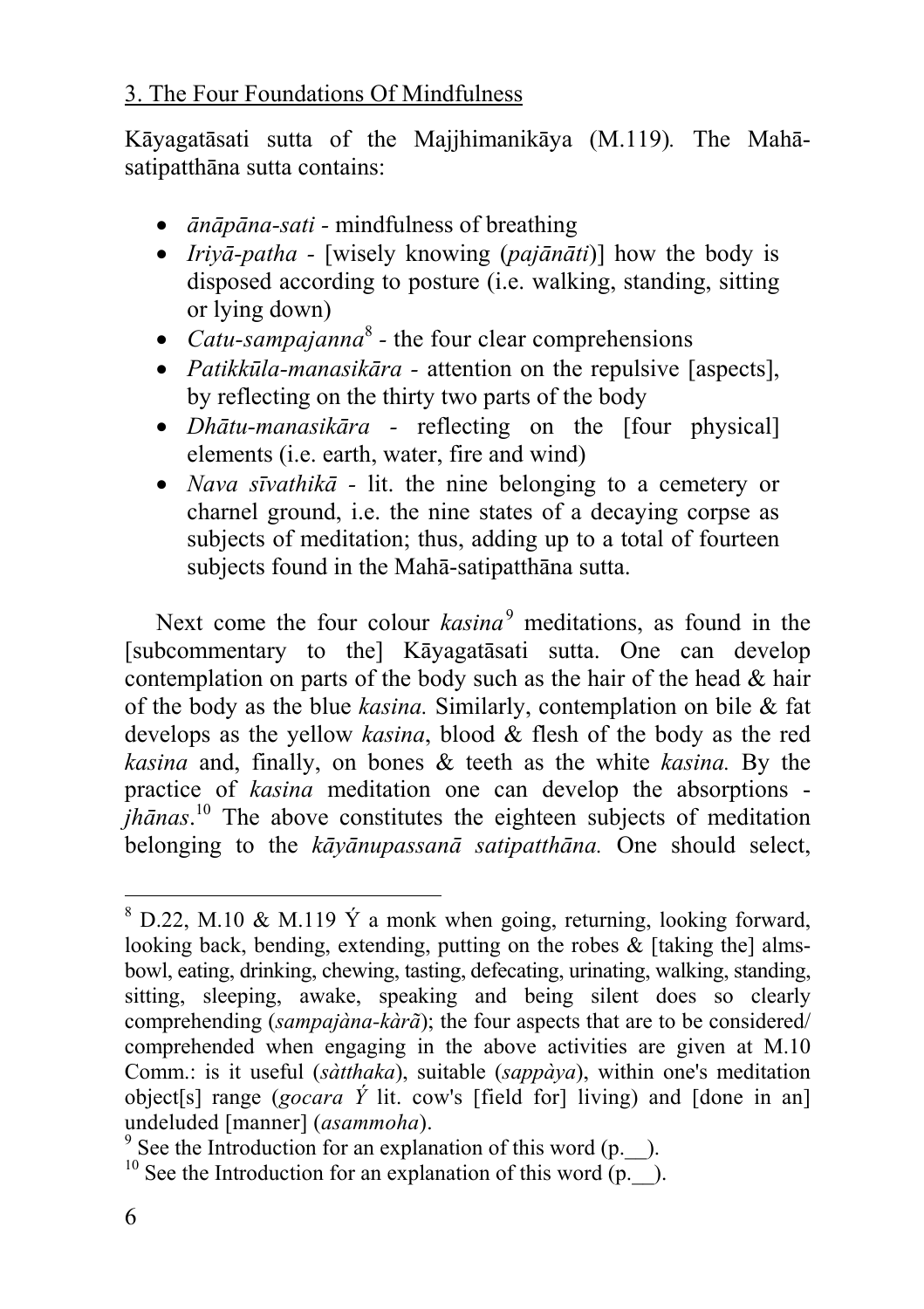according to one's character, a suitable subject for meditation.<sup>11</sup> One can achieve access concentration (*upacāra samādhi*) by adopting any one of the above eighteen subjects. Attainment concentration (*appanā samadhi*) is achieved with only six meditation subjects. Attainment concentration [i.e. the four jhānas] is attained by practising mindfulness of breathing. The first jhāna attainment concentration (*appanā samādhi*) is attained by reflection on the thirty-two parts of the body. From the four colour *kasina* meditations the eight attainments (*attha samāpattiyo*12) can be developed. With these access and attainment concentrations<sup>13</sup> the characteristic (*lakkhana*), function (*rasa*), manifestation (*paccupannhāna*) and near cause (*padatthāna* 14) [for the arising] of mentality & materiality (*nāma-rūpa*), cause (*hētu*) & effect (*phala*) and dependent origination (*paticca-samuppāda*), when taken up as objects, become discerned and the development of the knowledges (g*nāna-bhāvanās* 15), which belonging to four

<sup>&</sup>lt;sup>11</sup> See Vism. III,74Ý77 & III,121.<br><sup>12</sup> I.e. the four *jhānas* (see the Introduction) and the four formless attainments (*arūuppa-samàpattis* Ý the sphere of infinite space (*àkàsàna¤càyatana*), the sphere of infinite consciousness (*vi¤¤àõa¤càyatana*), the sphere of nothingness (*àki¤ca¤¤àyatana*) and the sphere of neither-perception-nor-nonperception (*neva-sa¤¤à-nàsa¤¤àyatana*)). The abiding in any of these states (or more literally, the mind being fixed on its object in these states) is called attainment concentration (*appanà samàdhi*) and the concentrated state of mind, which belongs to the sensual sphere (*kàmàvacara*), that precedes entering upon *appanà samàdhi* is called access concentration (*upacàra samàdhi*). 13 For more concerning these (i.e. *upacàra* & *appanà samàdhi*) see Vism.

IV,32Ý33 & XI,119.

<sup>&</sup>lt;sup>14</sup> This four-fold way of analysing dhammas is used in the Visuddhimagga and Commentaries, i.e. defining according to their characteristic, function, manifestation and proximate or nearest cause for their arising, see Vism.XI,93 & XIV,34Ý70 for materiality, Vism.XIV,125Ý184 for mentality, i.e. feeling, perception and conceptions (though, formally, only the main ones from the aggregate of conceptions are enumerated in the definition of `*nàma*' (see S.12:2), these are intention (*cetanà*), contact (*phassa*) and attention (*manasi-kàra*), together with [the aggregates of] feeling and perception). <sup>15</sup> These are: knowledge from the comprehending of mentality  $\&$  materiality

<span id="page-6-0"></span><sup>(</sup>*nàma-råpa-pariggaha-¤àõa* (Vism.XVIII)), knowledge from the comprehending of causes (*paccaya-pariggaha-¤àõa* (Vism.XIX)), knowledge [of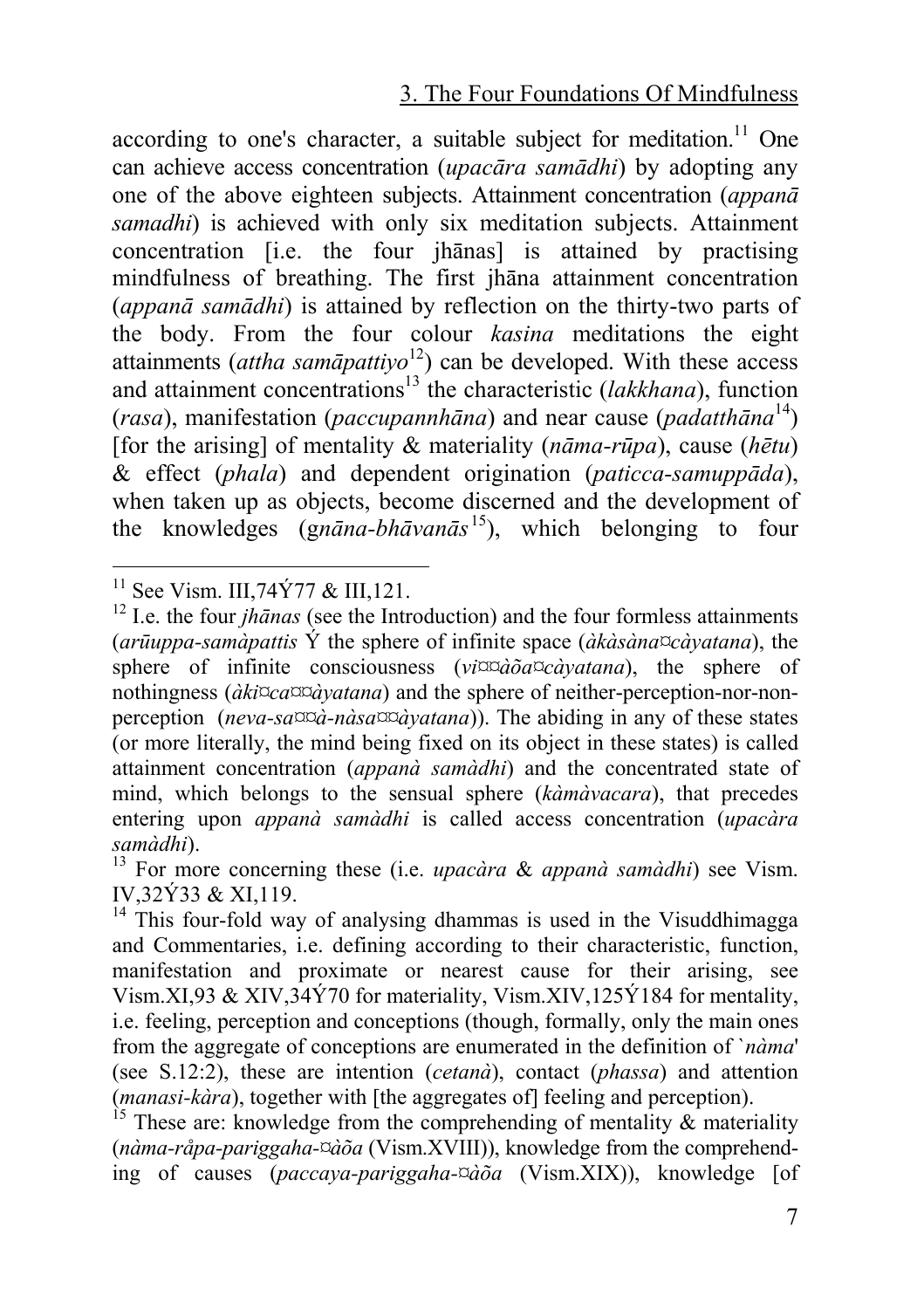purifications (*visuddhis*<sup>16</sup>) all become possible to completely fulfil. Finally, having acquired the knowledge in conformity with truth (*saccānulomika-gnāna* 17), which occurs in the path [and fruit] cognitive process (*magga-citta-vīthi*18), and realizing the four noble truths the successive attainments of the *sotāpanna*, *sakadāgāmi*, etc. paths & fruits are attained and nibbàna is realized. Therefore,

overcoming doubt, established by the *paccaya-pariggaha-¤àõa*] of the three time periods (past, present & future) (*tayo-addhà-¤àõa* (see Vism.XIX,25)), knowledge of what is and what is not the path [that leads to the cessation of dukkha] (*maggàmagga-¤àõa* (Vism.XX)), knowledge [that arises] from contemplating [the momentary] rise and fall [of the five aggregates of attachment] (*udayabbayànupassanà-¤àõa* (Vism.XXI,3Ý9)), knowledge [that arises] from contemplating [the momentary] dissolution [of the five aggregates of attachment] (*bhaïgànupassanà-¤àõa* (Vism.XXI,10Ý28)), knowledge of the presence [of all formations (*saïkhàras*)] as perilous (*bhayat'upaññhàna-¤àõa* (Vism.XXI,29Ý34)), knowledge [that arises] from contemplating the shortcomings [of existence] (*àdãnavànupassanà-¤àõa*   $(Vism. XXI, 35\dot{Y} 42)$ ), knowledge [that arises] from contemplating [that ends in] non-enjoyment [derived from formations (*saïkhàras*)] (*nibbidànupassanà- ¤àõa* (Vism.XXI,43)), knowledge of the desire to be freed [from all dukkha] (*muccitukamyatà-¤àõà* (Vism.XXI,45Ý46)), knowledge [that arises] from contemplating by reflecting [on impermanence, dukkha and not self] (*pañisaïkhànupassanà-¤àõa* (Vism.XXI,47Ý52)), knowledge [that arises] of equanimity towards [all] formations (*saïkhàrupekkhà-¤àõa* (Vism.XXI,61Ý66)). 16 There are seven purifications (*visuddhis*) in all. The first two, purification of moral conduct (*sãla-visuddhi* (Vism.I)) and purification of mind (*cittavisuddhi* (Vism.IIIÝXI)), are fulfilled with the keeping of the precepts, etc. and the attaining of the access and attainment concentrations; the next four, which are being referred to here, are: purification of view (*diññhi-visuddhi* (Vism.XVIII)), purification by overcoming doubt (*kaïkhà-vitaraõa-visuddhi* (Vism.XIX)), purification of knowledge and vision of what is and is not the path (*maggàmagga-¤àõa-dassana-visuddhi* (Vism.XX)) and purification knowledge and vision of the practice [that leads to the cessation of dukkha] (*pañipadà-¤àõa-dassana-visuddhi* (Vism.XXI)). The last purification, i.e. the purification of knowledge and vision (*¤àõa-dassana-visuddhi* (Vism.XXII)), is fulfilled at the time of attaining the paths and fruits; these knowledges are mentioned by name at M.24.<br><sup>17</sup> See Vism. XXI,1 & XXI,128Ý133.<br><sup>18</sup> For this cognitive process (*magga-citta-vãthi*) see AS:IV.14. Incidentally,

this reference also covers the *citta-vãthi* for entering upon the jhànas.

l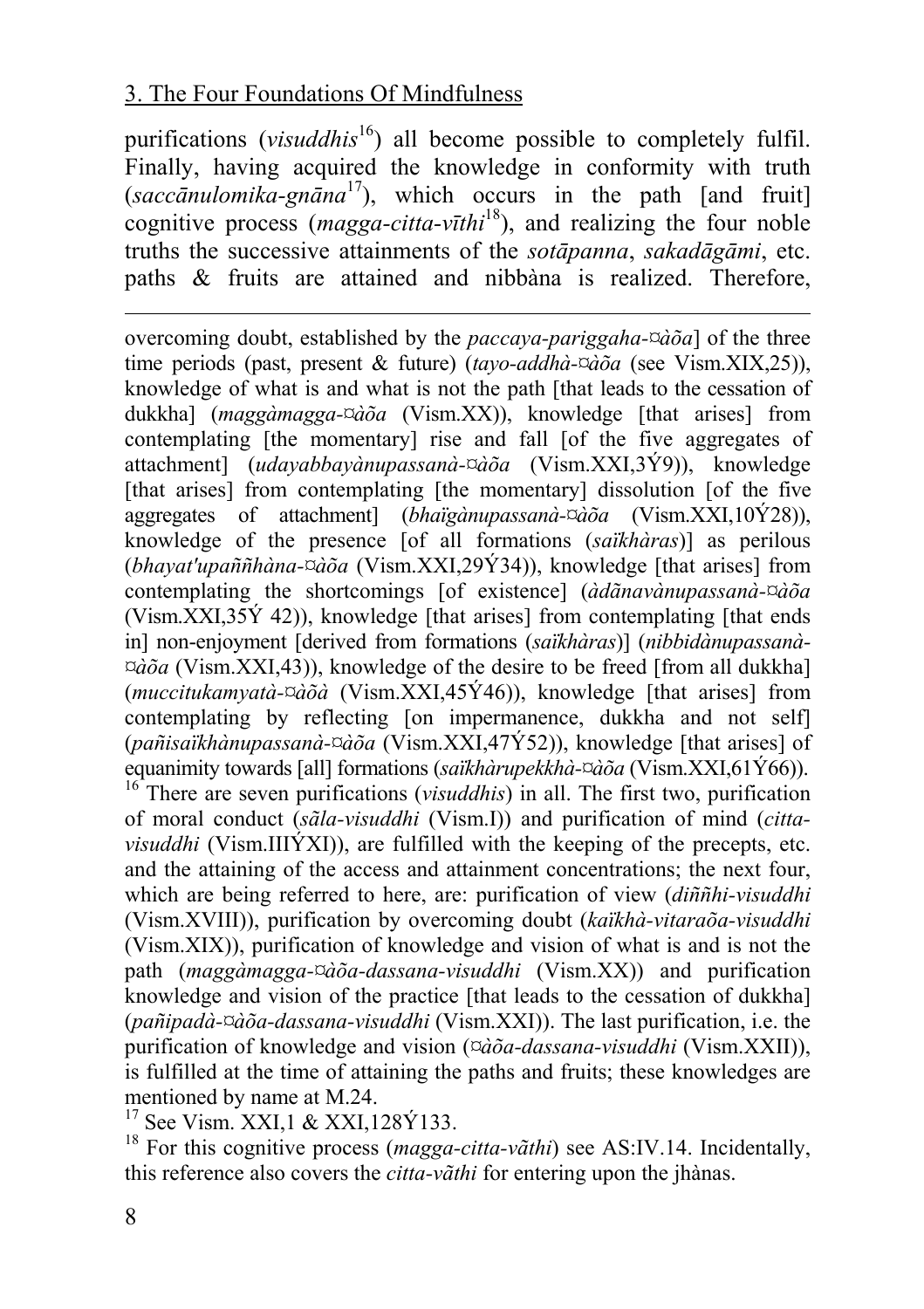contemplation of the body (*kāyānupassanā*), one of the four presences of mindfulness, is a meditation practice that protects and maintains the True-teaching for a long time.

In contemplation of feelings (*vedanānupassanā*), feelings are divided into pleasant, painful and neutral. They are further subdivided into five predominances (*indriyas*), namely pleasantness (*sukha*), pain (*dukkha*), happiness (*somanassa*), unhappiness (*domanassa*) and equanimity (*upekkhā*). They are also divided according to the six sense doors, that is feelings arising from visual contact (*cakkhusamphassa-ja-vedanā -* lit. eye-contact born feelings), auditory, smell, taste, bodily and mental contacts. Whatever subdivisions there are it is all just the one *vedanā cetasika.* In the Mahāsatipatthāna sutta they are classified in nine ways. 19 Contemplation of these can achieve access concentration and, by turning to insight, follow the path that leads to nibbāna. This too, will protect and maintain the Teaching of the Buddha for a long time.

*Cittānupassanā* - is the meditation with consciousness or mind as the object. Mind (*citta*) here is divided as:

- *Kusala-citta* wholesome consciousness
- *Akusala-citta* unwholesome consciousness
- *Vipāka-citta* resultant consciousness
- *Kriyā-citta* functional consciousness

Briefly, in *cittānupassanā* the mind may also be divided as:

- *Kāmāvacara-citta* sense sphere consciousness
- *Rūpāvacara-citta* fine material sphere consciousness
- *Arūpāvacara-citta* formless sphere consciousness

 <sup>19</sup> D.22 Ý when feeling a pleasant feeling (*sukhaü vedanaü*) he [wisely] knows (*pajànàti*): `I am feeling a pleasant feeling'; a painful (*dukkhaü*)/ neutral (*adukkhamasukhaü*)/sensually pleasant (*sàmisaü sukhaü*)/nonsensually pleasant (*niràmisaü sukhaü*)/sensually painful/non-sensually painful/sensually neutral/non-sensually neutral feeling `I am feeling a nonsensually neutral feeling.' For more on `*sàmisa*' and `*niràmisa*' see the Introduction  $(p. \quad)$  and S.36:31.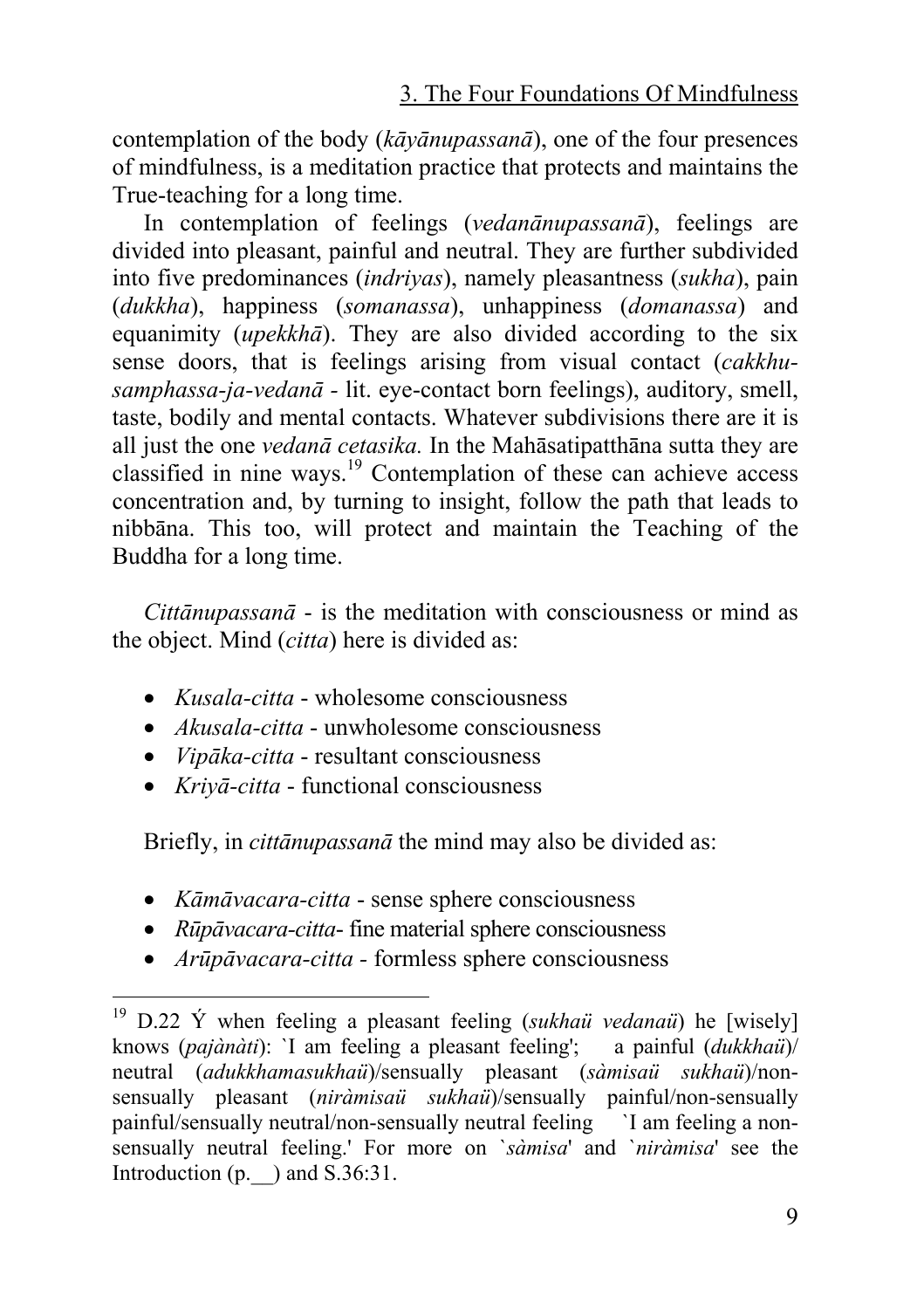• *Lokuttara-citta -* supramundane consciousness (AS. I.13 Ý 29)

Only the eighty-one mundane consciousnesses are taken up for insight meditation (*vipassanā*), not the supramundane consciousnesses. These must be contemplated (*anupassanā*) in sixteen different ways, 20 as taught in the Mahāsatipatthāna sutta. In doing so the perception of permanence of the mind will disappear and the perception of impermanence will arise through comprehension [of the mind's impermanent nature], and at the same time access concentration will be established in the mind. With the help of this one can, by wisely investigating the mentality and materiality that arise dependent on the mind, develop sequentially the insight knowledges (*vipassanā-gnānas*), and then attain the four paths & fruits and nibbāna. Therefore, contemplation of the mind or consciousness (*cittānupassanā*), too, is for the continuation and maintenance of the True-teaching for a long time.

The last foundation of mindfulness is contemplation of dhammas (*dhammānupassanā*), with dhamma here referring to *sankhāra* and *sannā* as mentioned earlier. There are five themes that are taken up for meditation in contemplation of dhammas. When grouped into these five themes all of the five aggregates [of attachment] are [in fact] included, they are:

- *Panca nīvarana* the first is contemplation of the five hindrances; this insight meditation is purely concerned with mentality.
- *Pancupādānakkhandha -* next comes insight into the five aggregates of attachment.

 $^{20}$  D.22 Y when the mind *(citta)* has lust *(saràga)* he [wisely] knows (*pajànàti*): ` the mind has lust'; no lust (*vãtaràga*)/hatred (sadosa)/no hatred (*vãtadosa*)/delusion (*samoha*)/no delusion (*vãtamoha*)/is [dull and] contracted (*saïkhitta*)/[sensually] distracted (*vikkhitta*)/exalted (*mahaggata*) / unexalted (*amahaggata*)/surpassed (*sa-uttara*)/unsurpassed (*anuttara*)/ concentrated (*samàhita*)/unconcentrated (*asamàhita*)/liberated (*vimutta*)/ unliberated (*avimutta*) the mind is unliberated.'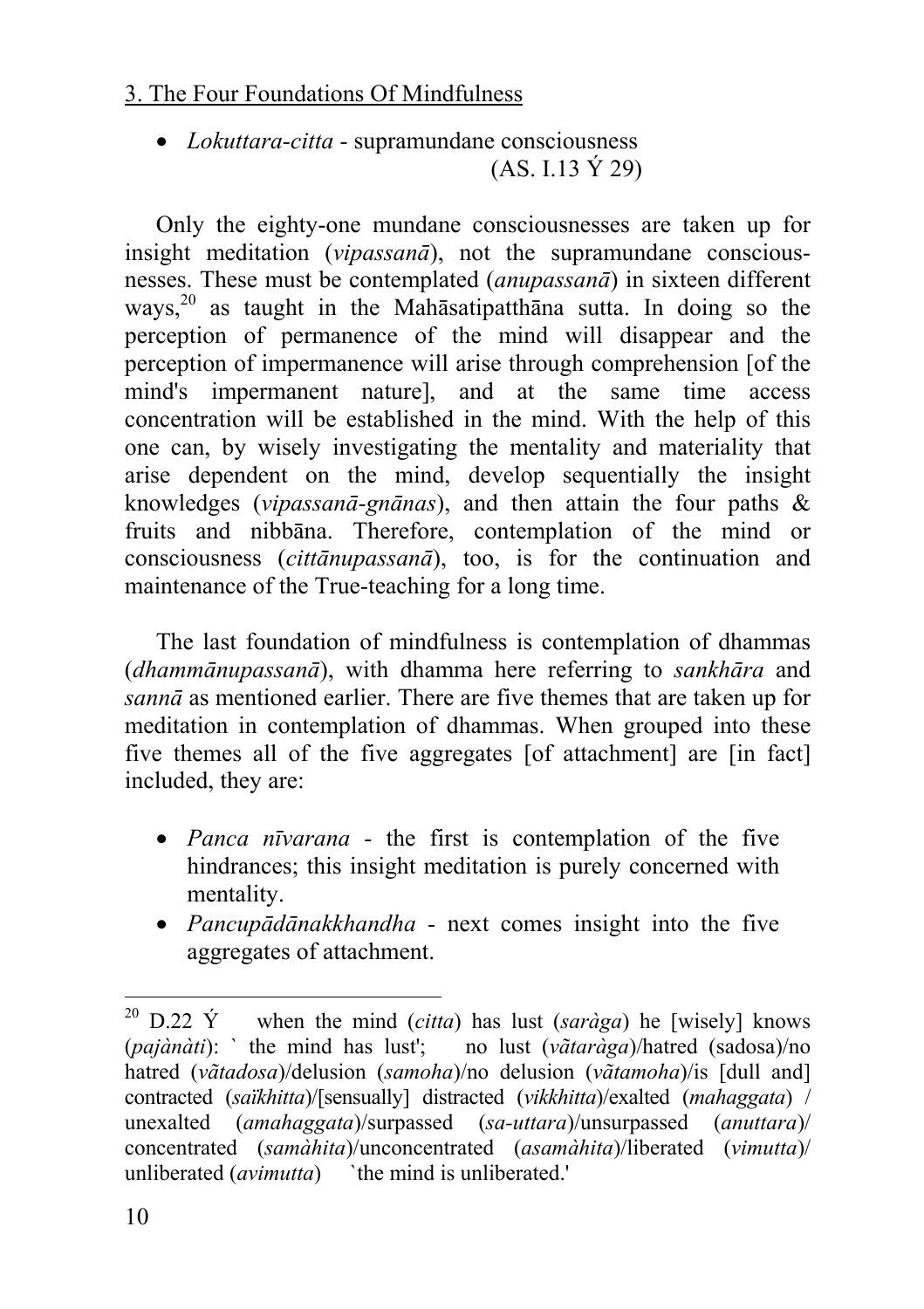- *Cha ajjhattika-bāhirāni āyatanāni -* next is the contemplation of the six internal and external [sense] bases; both mentality and materiality are considered here.
- *Satta bojjhangā* then comes contemplation of the seven factors of enlightenment; only mentality is included here.
- *Cattāri ariya-saccāni* in the contemplation of the four noble truths both mentality & materiality, which includes the five aggregates [of attachment], are examined.

*Dhammānupassanā* utilizes both mentality and materiality for insight development. The Buddha has divided the subjects of meditation into different types so as to suit individual meditators.

In developing contemplation of the  $[five]$  hindrances,<sup>21</sup> the  $[five]$ hindrances themselves get suppressed and one attains access concentration. This, when used as a basis for further insight, leads to the attaining of the four paths & fruits and nibbàna. Therefore, contemplation of the [five] hindrances too, is a form of *satipatthāna* that leads to the maintenance of the Teachings of the Buddha for a long period of time.

Next comes insight into the [five] aggregates [of attachment]<sup>22</sup> (*pancupādànakkhandha* i.e. physical form (*rūpa*), feeling (*vedanā*), perception (*sannā*), conceivings (*sankhāras*), and consciousness (*vinnāna*)). Here access concentration is first achieved and then, followed by various types of insight knowledge, culminates in the

<sup>&</sup>lt;sup>21</sup> D.22  $\dot{Y}$  when internally (in the mind) there is sensual desire (*kàmacchanda*) he [wisely] knows: `Sensual desire has [arisen] in me,' when internally (in the mind) there is no sensual desire he [wisely] knows: `Sensual desire has not [arisen] in me,' he [wisely] knows the arising of the unarisen sensual desire, the relinquishing of the arisen sensual desire and the future non-arising of the relinquished sensual desire ill-will (*vyàpàda*)/sloth and torpor (*thãna-middha*)/restlessness and worry (*uddhacca-kukkucca*)/sceptical doubt (*vicikicchà*)<br><sup>22</sup> D.22 Ý thus is physical form, thus is the arising of physical form, thus is

the disappearance of physical form, thus is feeling/perception/conceptions/ consciousness, thus is the arising of consciousness, thus is the disappearance of consciousness.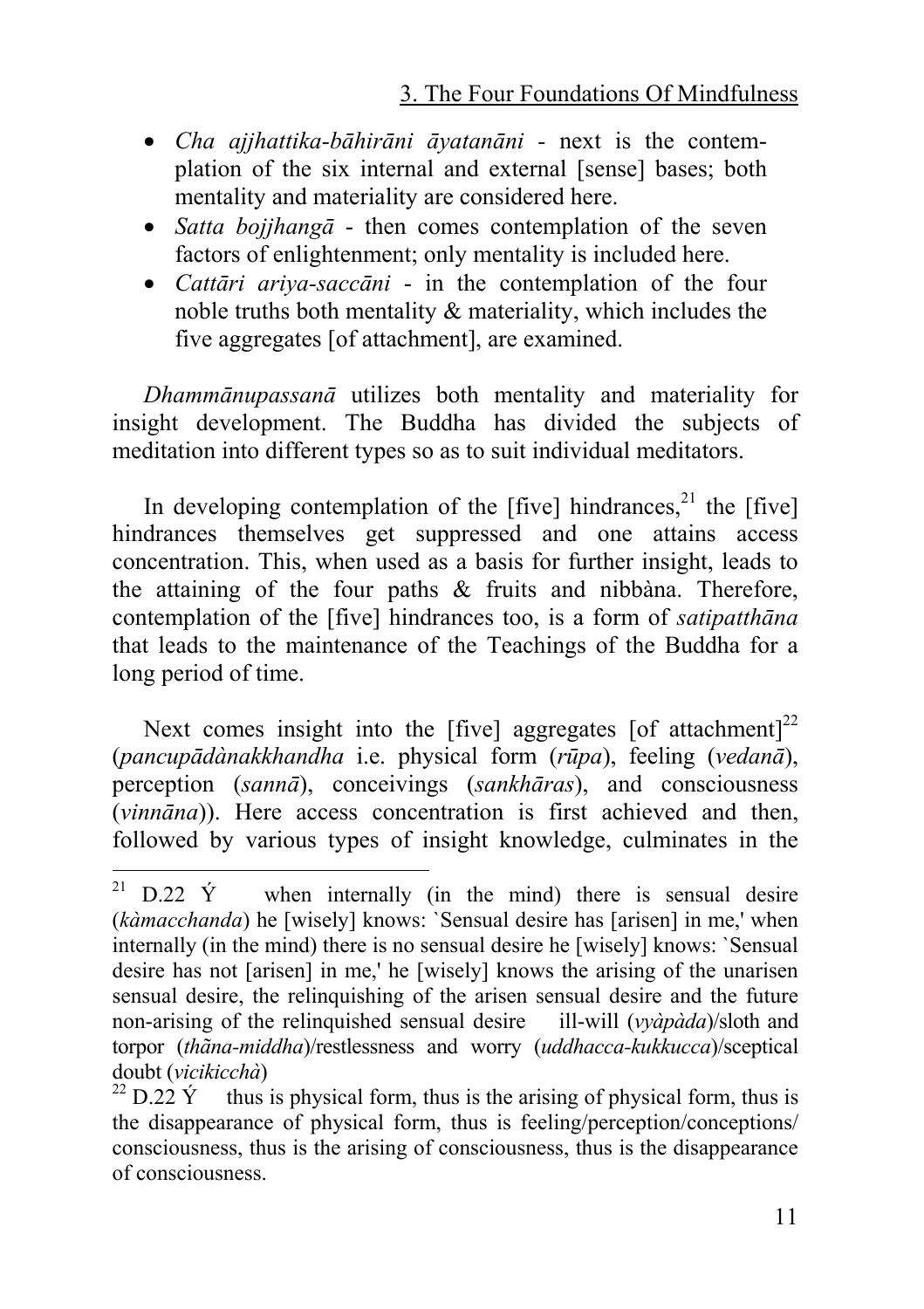attainment of the four paths & fruits and nibbāna. Therefore, this, too, is a form of meditation that establishes the Teachings of the Buddha for a long time.

In contemplation of the [sense] bases,<sup>23</sup> all twelve bases, i.e. the five internal sense organs & the mind and the five external sense objects & mental objects are the subjects of meditation. The fetters (*sanyojanas*), which arise at the respective sense doors and the mind and their respective objects, are overcome and this leads to access concentration through which one can develop the insight knowledges and attain the four paths & fruits and nibbāna. Therefore, insight into the sense bases is also said to be a *satipatthāna* protecting and maintaining the True-teaching for a long time.

The next *satipatthana* is insight into the factors of enlightenment.<sup>24</sup> of which there are seven. Here both tranquillity and insight meditation have to be practised, in the correct order, to acquire the insight knowledges and realize the four paths & fruits and nibbāna. Therefore

<sup>&</sup>lt;sup>23</sup> D.22  $\acute{Y}$  he [wisely] knows the eye (*cakkhu*), [visible] forms (*råpas*), the fetter (*saüyojana*) that arises dependent on both [the eye and forms], the arising of the unarisen fetter, the relinquishing of the arisen fetter and the non-arising in the future of the relinquished fetter; ear (*sota*), sounds (*saddas*)/nose (*ghàna*), odours (*gandhas*)/tongue (*jivhà*), tastes (*rasas*)/body (*kàya*), physical sensations (*poññhabbas*)/mind (*mano*), mental objects (*dhammas*) ; at S.41:1 the fetter mentioned above is explained as desire and lust (*chanda-ràga*).

 $l^{24}$  D.22 Ý when there is internally (in the mind) the mindfulness factor of enlightenment (*sati-sambojjhaïga*) he [wisely] knows: `The mindfulness factor of enlightenment is internally [in] my [mind],' when it is not he [wisely] knows: `The mindfulness factor of enlightenment is not internally [in] my [mind],' and he [wisely] knows the arising of the unarisen mindfulness factor of enlightenment and the fulfilment of the developed mindfulness factor of enlightenment; investigation of dhammas factor of enlightenment (*dhamma-vicaya-sambojjhaïga*)/effort factor of enlightenment (*viriya-sambojjhaïga*)/ecstasy (*pãti-sambojjhaïga*)/tranquillity (*passaddhisambojjhaïga*)/concentration (*samàdhi-sambojjhaïga*)/ equanimity factor of enlightenment (*upekkhà-sambojjhaïga*)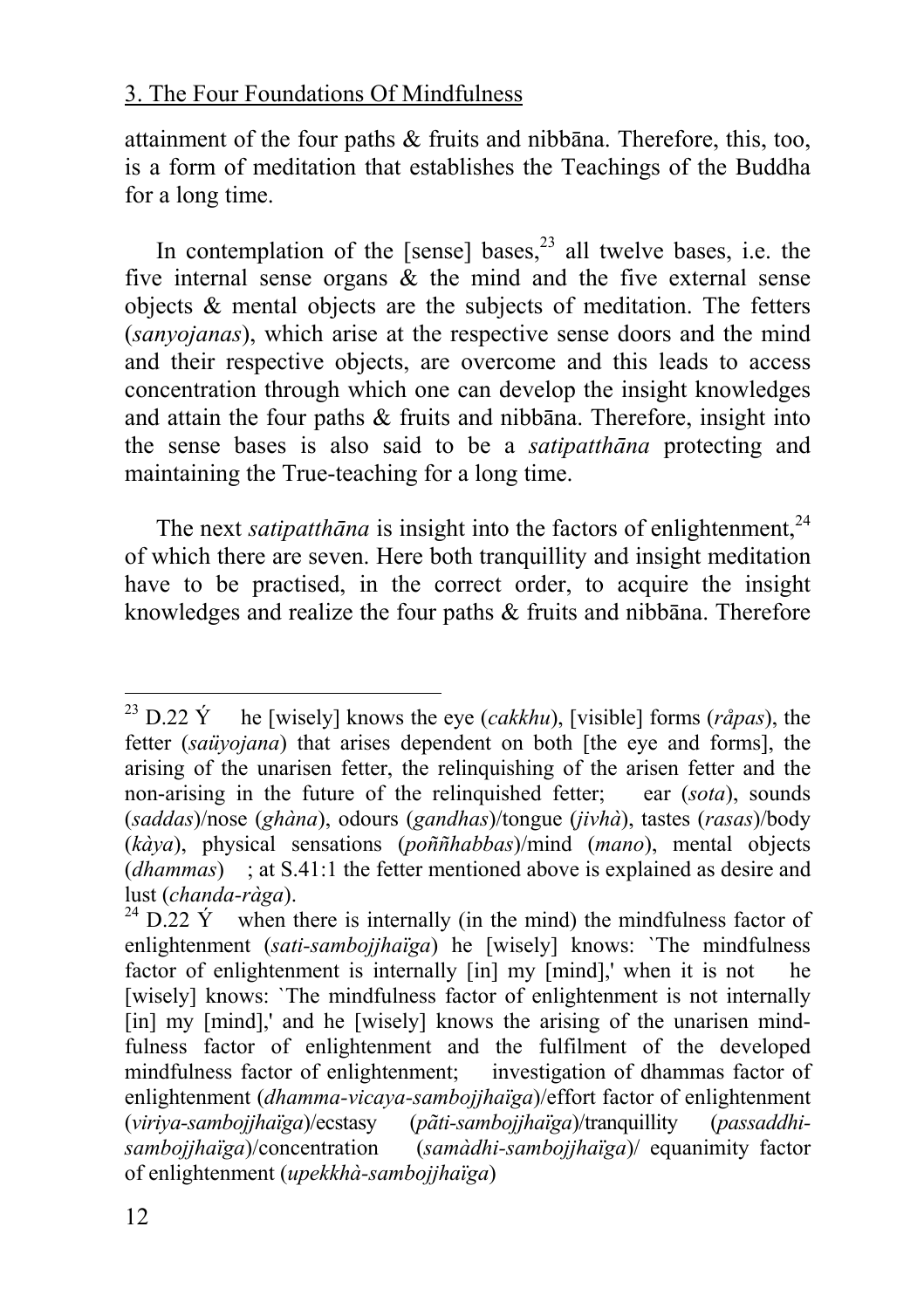insight into the factors of enlightenment is said to cause the maintenance of the Teachings of the Buddha for a long time.

Next comes insight meditation with the four noble truths as objects.25 Here only suffering (*dukkha*) and the cause [of suffering] (*samudaya*) are direct objects of meditation for [gaining] insight; the truths of cessation [of suffering] (*nirodha*) and the path (*magga*) are only for peaceful and refined contemplation, they are not subject [to](#page-12-0) contemplation in terms of the three characteristics [of existence] (*tilakkhana*). As all the five aggregates of attachment are contained in the truths of suffering and cause of suffering, both tranquillity and insight meditation are applicable. Tranquillity meditation is to be practised up to access concentration (*upacāra samādhi*), attainment concentration (*appanā samàdhi*) and the eight attainments (*attha samāpattiyo*), and then through insight meditation develop the various knowledges, in order, and attain the four paths & fruits and nibbāna. Therefore, this also is a meditation instrumental in protecting the Teachings of the Buddha for a long time.

Considering the above we see that the Buddha's answer in this regard is correct in every way. Thus, as quoted in Pāli at the beginning in reply to the brāhmin's question, it is the development and making much of the four presences of mindfulness that will preserve the Trueteachings, the sanctifying life (*brahma-cariva*<sup>26</sup>), the three trainings

<sup>&</sup>lt;sup>25</sup> D.22 Ý he [wisely] knows as it really is (*yathà-bhåta*): `This is suffering (*dukkha*).'/ `This is the cause of suffering (*dukkha-samudaya*).'/ `This is the cessation of suffering (*dukkha-nirodha*).'/`This is the practice that leads to the cessation of suffering (*dukkha-nirodha-gàminã pañipadà*).' <sup>26</sup> Literally meaning highest living, was understood as the way to achieve

<span id="page-12-0"></span>union with the highest, i.e. Brahma, who was thought to be the highest deity and the creator of everything, the Buddha then used the term in reference to what is ultimately the highest, in that the goal, He taught transcends the world and its `creator' Brahma (who is not really the creator and is impermanent just like everything else in the world); the term is also used with the specific meaning of celibacy, especially in regard to the eight precept (observed by lay Buddhist devotees on Observance days) and ten precepts (observed by novices (*sàmaõēras*), c.f. also A.8:41Ý45.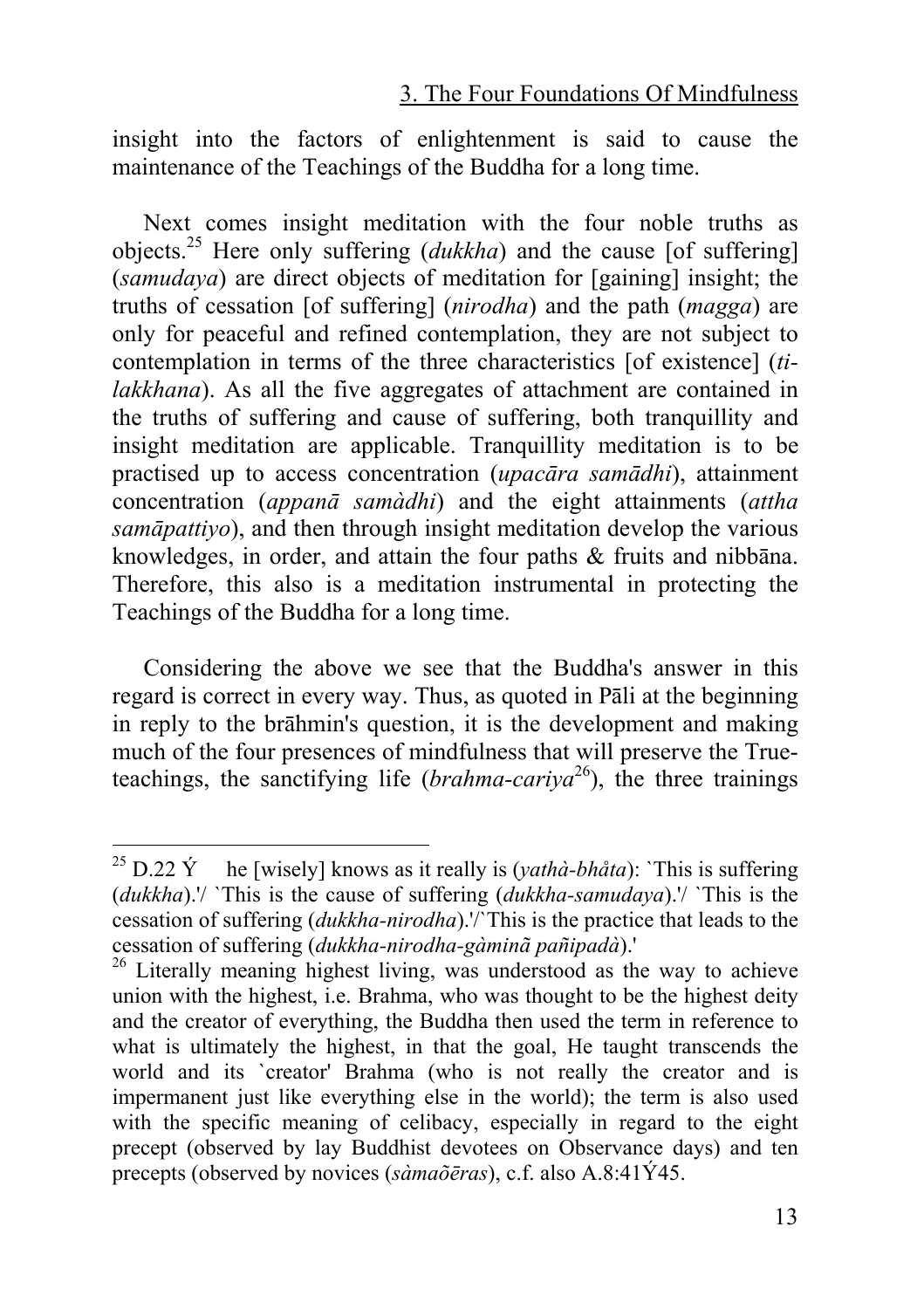(*tisso sikkhā*) of [higher] ethic s (*adhisīla*), [higher] mind (*adhicitta*27) & [higher] wisdom (*adhipannā*) or what is otherwise called the study (*pariyatti*) [of the three divisions of Dhamma], practice (*patipatti*) and the realizing [of the four [no](#page-13-0)ble truths] (*pativēdha*28), for a long time when the Tathāgata finally passes away. Accordingly, what we should do to protect and maintain the Teachings of the Buddha for a long time is to develop the dhammas that lead to enlightenment (*bodhipākkhiya dhammas*), which are headed by the four presences of mindfulness*.* We give alms, observe precepts, meditate, listen to Dhamma and perform all meritorious activities in order to develop the dhammas that lead to enlightenment.

If on a particular day we went for refuge to the triple gem, i.e. by accepting the Buddha, Dhamma, Sangha and noble friends [as spiritual guides], it was to be released from suffering in this cycle of births & deaths (*samsāra*) and attain nibbàna. From then onwards all wholesome actions (*kusala-kammas*) performed develops the *bodhipākkhiya dhammas.* In the performing of a wholesome action innumerable number of wholesome cognitive processes (*kusala-cittavīthis*29), before, during and after, arise in our minds. *Kusala-cittas* due to hearing and likewise, *kusala-cetasikas* connected with all six of the sense doors arise. As intelligent Buddhists these *citta-vīthis* arise in our minds in association with happiness and wisdom. There are thirtyfour dhammas contained in each mental impulsion (*javana*30) [of the *citta-vīthis*]. Let us categorize the *cetasikas* now, they are:

 $27$  This refers to the meditation practices to attain concentration of mind (*samàdhi*). 28 Literally *pañivēdha* means piercing or penetrating, but here applied

figuratively meaning realizing the four noble truths; the three terms of *pariyatti*, *pañipatti* and *pañivēdha*, with the following two dependent on the preceding two respectively, are mentioned at D.28 Comm., M.115 Comm., S.16:13 Comm., etc., further at these references it says that when the study aspect disappears then the Teachings (*Sàsana*) disappears; see also A.5:155 for five factors that lead to the confusion and disappearance of the Trueteaching.

<span id="page-13-0"></span><sup>29</sup> See AS.IV:1Ý30 for an explanation of the Abhidhamma term `*citta-vãthi*'. 30 See AS.IV:6Ý16 concerning `*javana*'.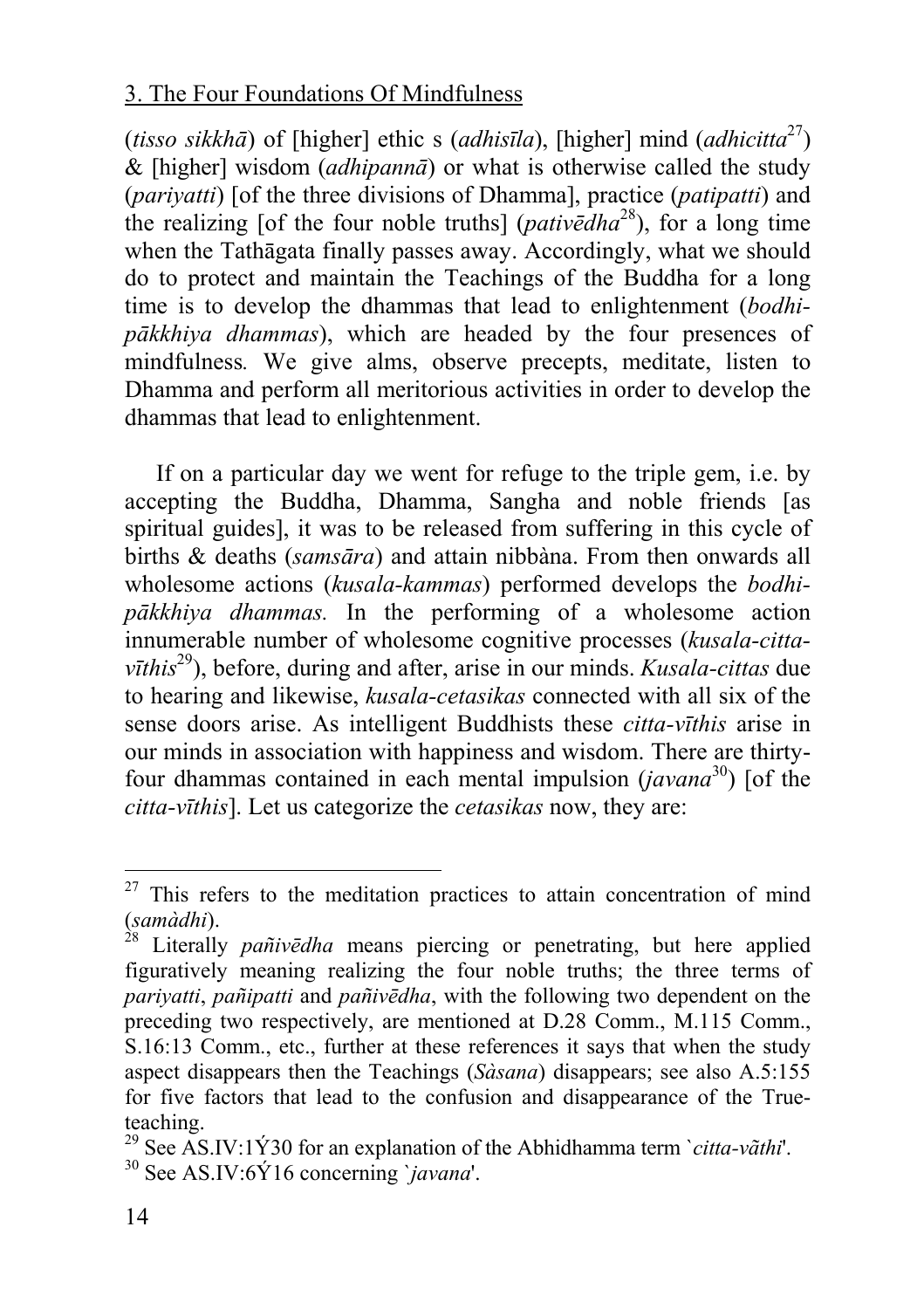- 13 *anasamāna cetasikas -* ethically variable qualities
- 19 *sobhana-sādhāranas* universally beautifuls
- 1 *pannindriya* predominance of wisdom
- 1 *Citta* mind or consciousness

Each one of these has *bodhi-pākkhiya dhammas* in them. These thirty-four transform the mind into a *citta-iddhi-pāda*, they also contain *viriya* and so becomes a *viriya-iddhi-pāda*, there is also desire and that becomes *chanda-iddhi-pāda*, the understanding therein becomes *vīmansā-iddhi-pāda*. It is on the basis of these four *iddhipādas* that our wholesome cognitive processes (*kusala citta-vīthis*) are formed. The wholesome mindfulness contained therein becomes the four *satipatthānas.* The mindfulness therein develops as the *bodhipākkhiya dhammas* in our *kusala-cittas*, and are called:

- *Satindriya* the [spiritual] dominion of mindfulness
- *Sati-bala* the spiritual capability of mindfulness
- *Sati-sambojjhanga* the mindfulness factor of enlightenment
- *Sammā-sati* [the path factor of] right mindfulness

Similarly the *viriya* mentioned here develops as the following nine *bodhi-pākkhiya dhammas*:

- *Cattāro sammappadhāna -* the four right exertions
- *Viriya-iddhi-pāda -* the [concentration achieved by] energy way to [attain] psychic power
- *Viriyindriya -* the [spiritual] dominion of energy
- *Viriya-bala* the spiritual capability of energy
- *Viriya-sambojjhanga -* the factor of enlightenment of energy
- *Sammā-vāyāma* right effort

Likewise the wisdom therein arises as the following five *bodhipākkhiya dhammas*:

- *Vīmansā-iddhi-pāda -* concentration attained by investigation way to [attain] psychic power
- *Pannindriya -* [spiritual] dominion of wisdom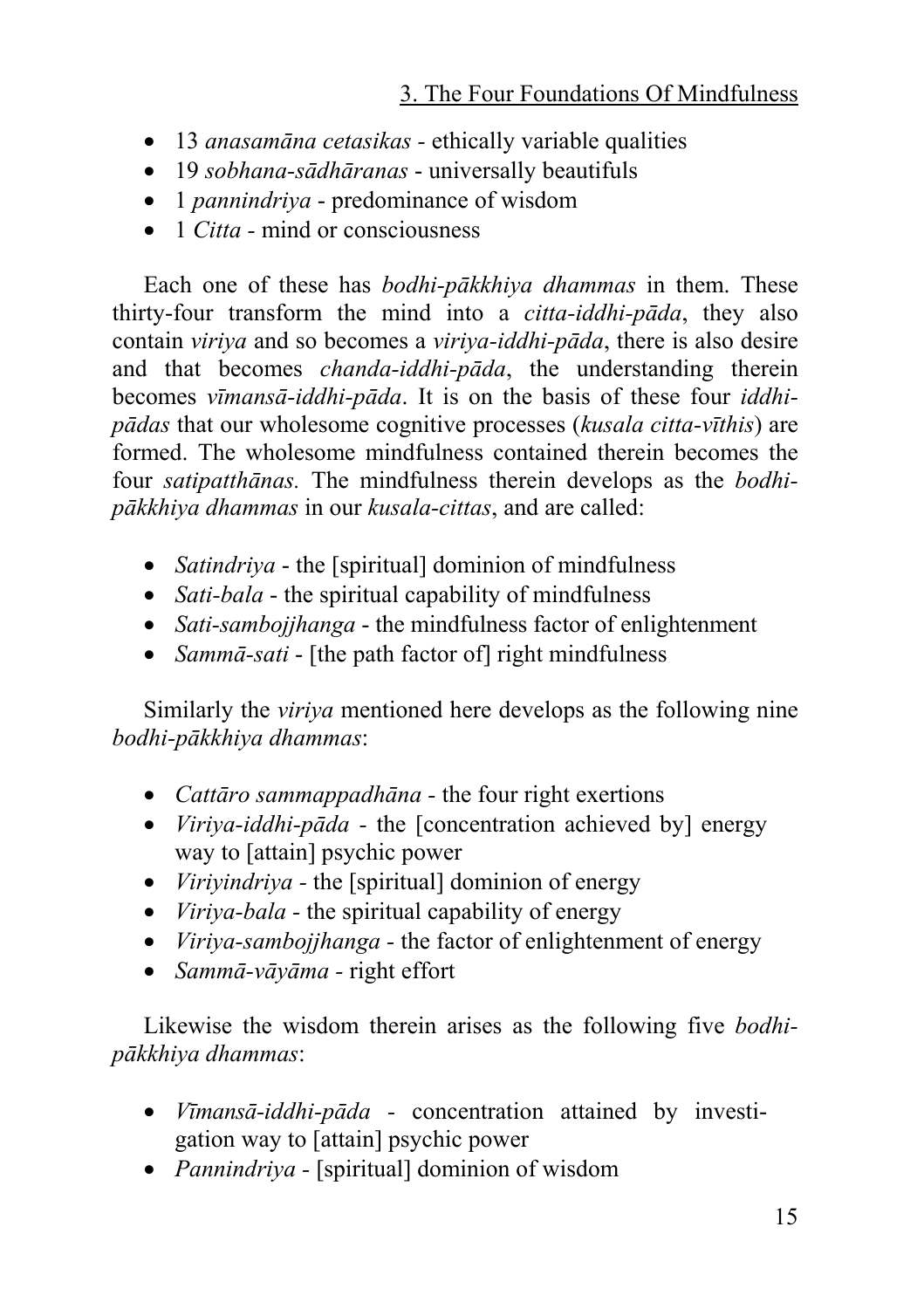- *Pannā-bala -* spiritual capability of wisdom
- *Dhamma-vicaya-sambojjhanga* investigation of dhammas factor of enlightenment
- *Sammā-ditthi -* right view.

The one-pointedness there, is active as the following four *bodhipākkhiya dhammas*:

- *Samādhindriva* [spiritual] dominion of concentration
- *Samādhi-bala* spiritual capability of concentration
- *Samādhi-sambojjhanga* concentration as a factor of enlightenment.
- *Sammā-samādhi -* right co[nce](#page-15-0)ntration

These *bodhi-pākkhiya dhammas* are in each of the *kusala-javanas*  that arise in our minds*.* As such we should feel happy that according to one's own wish to attain Arahantship, Paccekabuddhahood or Sammàsambuddhahood these wholesome actions will develop, shorten one's duration in samsāra and eliminate the [mental] effluents. However, we should understand that this mind does not remain unchanged (i.e. it can change and become unwholesome), but keeps changing rapidly. Therefore, to avoid these changes and to maintain the mind as a *kusala-citta* we should act with wise attention. That is, if we contemplate wholesome actions continuously $31$  we will succeed in maintaining wholesome thought processes. When we continuously make our thoughts, speech and actions wholesome, we act with wise attention and thereby become continuously engaged in the *cattāro satipatthānā.* <sup>32</sup> Therefore, someday when our *bodhi-pākkhiya dhammas* such as the *cattāro satipatthānā* become strong enough to rid us of all

<sup>&</sup>lt;sup>31</sup> When engaged in doing wholesome actions one should be considering those, otherwise, at other times, previously done wholesome actions should be brought to mind. 32 At S.46:6 restraint of the [sense] dominions (*indriya-saüvara*), developed

<span id="page-15-0"></span>and made much of, fulfils the three good conducts [by body, speech and mind] (*tãõi sucàritàni*), which in turn fulfils the four presences of mindfulness; this then fulfils the seven factors of enlightenment, which fulfils knowledge and liberation (*vijjà-vimutti*). See also A.10:61 for a more on this.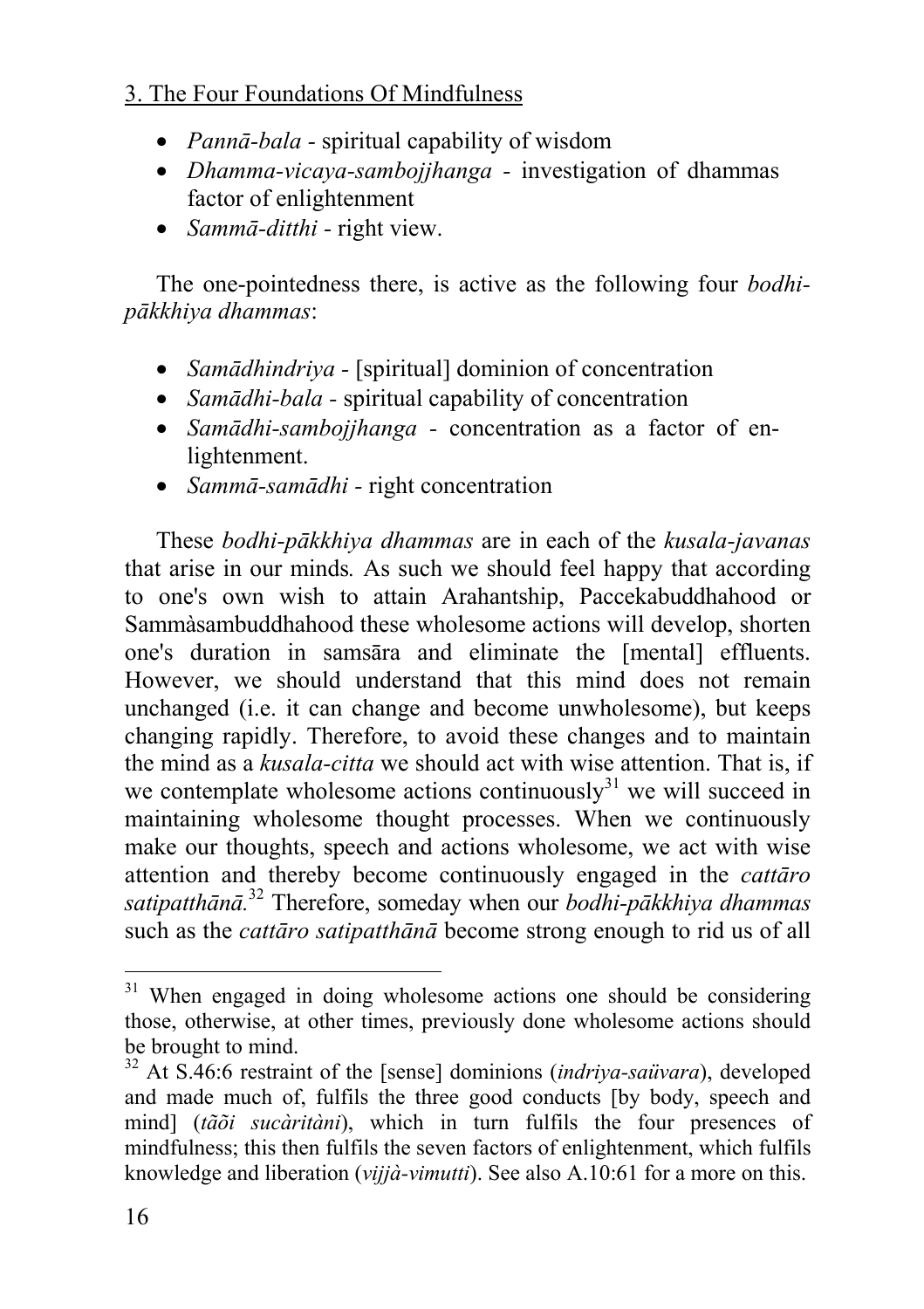the defilements ( $kilesas$ ) numbering<sup>33</sup> about 1,500 we shall attain the paths & fruits and nibbāna. It is certain that when the *bodhi-pākkhiya dhammas* mature sufficiently we will realize the ultimate truth, if not in this life, then in the next life, several lives later or in the period of another Buddha. Therefore, the practice (*patipatti*) is leading us out of the round of birth and death (*niyyānika*), and is certain to be successful. As such we must ensure that the Buddha-sāsana will flourish for 5000 years<sup>34</sup> so that we can fulfil the *paramis* and other humans and the deities, too, can learn and practice according to the Dhamma in order to enable them to attain the *jhānas*, the paths & fruits and nibbana. Therefore, let us wish, $35$  by our accumulated dhamma strength [gained by the practice], that the community of Buddha's disciples (*Sangha*), who are virtuous and follow the discipline (*vinaya*) that protects the *Buddha-sāsana*, successfully spread the Dhamma in the world together the deities. We have just completed a very wholesome action. What the Buddha taught the Brāhmin pandit then is still valid for us today. We have been able to develop *bodhi-pākkhiya dhammas* such as the four presences of mindfulness*.* Therefore, let us pay homage to the Buddha who was the first to develop the meditations such as *satipatthāna* and overcome all the [mental] effluents and attained the status of Sammāsambuddha*.* Let us pay homage to the pure Dhamma that the Buddha taught. Let us pay homage to the Sangha, who have according to the Buddha's Dhamma developed the presences of mindfulness and attained

 <sup>33</sup> This figure is arrived at by taking from Vibh.17 the defilements (*kilēsas*) mentioned in the first ten sections and then adding from D.1 (Brahmajàlasuttanta) the sixty-two wrong views mentioned there (i.e.  $73 + 36$ )  $+ 105 + 56 + 75 + 84 + 49 + 64 + 81 + 70 + 62 = 755$ , and then when taking into consideration the defilements that have [already] arisen (*uppanna*) and not [yet] arisen (*anuppanna*) the total is doubled (i.e. 755 x  $2 = 1,510$ ); finally, this figure is rounded down to 1.500 for ease of communication.

<sup>&</sup>lt;sup>34</sup> At M.142 Comm. it says that the Buddha-sàsana will last this long.<br><sup>35</sup> That is by an act of truth (*sacca-kiriyà*) a wish or aspiration is made; this

can sometimes have a very positive effect, c.f. M.86 where Aïgulimàla (lit. finger garland), formerly a notorious murderer who was transformed by meeting the Buddha and became His disciple, by the utterance of an act of truth and wishing a woman experiencing trouble giving birth well was able to alleviate the suffering of her and the child was born unharmed.